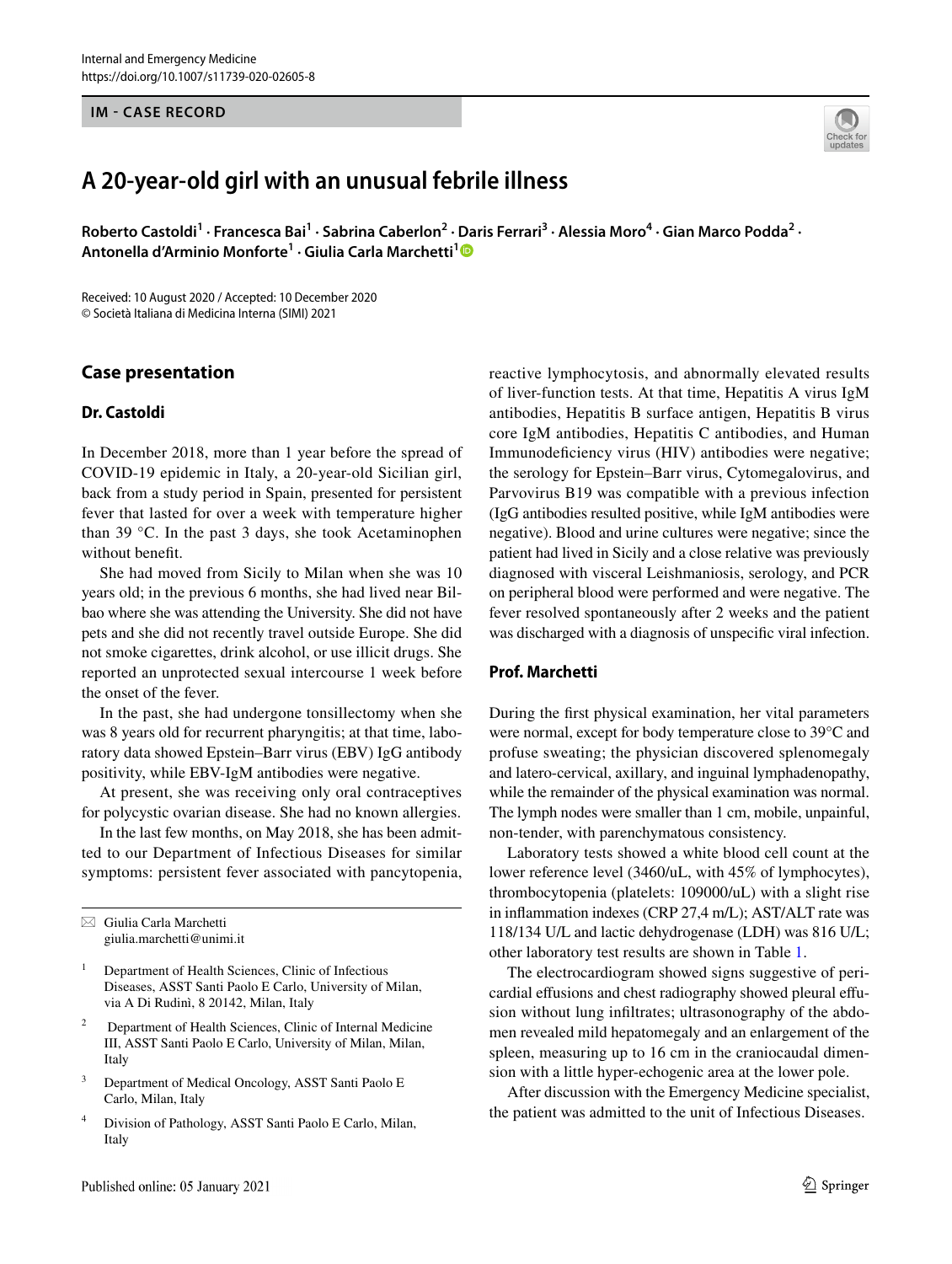<span id="page-1-0"></span>**Table 1** Blood test results

| Analytes    | Unit                      | Range       | 12/28 | 12/30 | 12/31 | 01/02 | 01/04 | 01/06 | 01/09 | 01/11 | 01/13 | 01/15 | 01/21    | 02/01    | 03/18    |
|-------------|---------------------------|-------------|-------|-------|-------|-------|-------|-------|-------|-------|-------|-------|----------|----------|----------|
| Hemoglobin  | g/dL                      | $12 - 15.2$ | 13.4  | 11.9  | 10.6  | 10.4  | 10.3  | 9.9   | 10.3  | 9.9   | 9.5   | 11.7  | 12.5     | 13.1     | 12.5     |
| Platelets   | $10^{\circ}3/\text{uL}$   | $160 - 350$ | 90    | 83    | 88    | 104   | 127   | 123   | 100   | 109   | 124   | 175   | 271      | 201      | 221      |
| Leukocytes  | $10^{\circ}3/\mathrm{uL}$ | $3.6 - 9.2$ | 3.21  | 3.41  | 3.74  | 4.15  | 4.88  | 6.08  | 5.38  | 4.85  | 5.3   | 7.22  | 7.67     | 5.86     | 5.68     |
| Neutrophils | %                         | $47 - 68$   | 56.1  | 46    | 35.5  | 30.6  | 24    | 20    | 14.5  | 18    | 19.8  | 25.2  | 32       | 45       | 56.4     |
| Lymphocytes | %                         | $27 - 37$   | 34.9  | 44.3  | 56.7  | 63.6  | 71.1  | 76.2  | 79.9  | 76.9  | 73.6  | 66.3  | 55       | 46       | 33.1     |
| ALT         | U/L                       | $9 - 52$    | 134   | 386   | 425   | 346   | 278   | 222   | 208   | 138   | 117   | 107   | 85       | 43       | 31       |
| AST         | U/L                       | $14 - 36$   | 118   | 333   | 302   | 225   | 191   | 184   | 228   | 151   | 115   | 85    |          | 34       | 31       |
| ALP         | U/L                       | $38 - 126$  |       |       | 147   | 195   | 243   |       | 530   |       |       | 350   |          | 98       |          |
| Albumin     | g/dL                      | $3.5 - 5$   |       |       |       |       |       | 2.8   | 2.75  | 2.9   |       |       |          |          |          |
| LDH         | U/L                       | $313 - 618$ | 1316  | 2020  | 2186  | 2108  | 2145  | 2055  | 2615  | 2556  | 1570  | 1322  | 731      | 600      | 428      |
| GGT         | U/L                       | $15 - 58$   |       |       | 195   |       | 290   |       | 22.9  | 343   |       | 278   |          |          |          |
| <b>CRP</b>  | mg/L                      | < 10        | 44.5  | 44    | 49.7  |       | 30.2  |       |       | 19    | 9.9   | 5.3   | $\leq 5$ | $\leq 5$ | $\leq 5$ |
| ESR         | mm/h                      | < 15        |       |       |       |       |       |       |       | 6     |       |       |          |          |          |
| Ferritin    | ng/mL                     | $7 - 137$   |       |       | 1820  |       |       |       |       |       |       |       |          |          |          |

*AST* aspartate aminotransferase, *ALT* alanine aminotransferase, *ALP* alkaline phosphatase, *LDH* lactate dehydrogenase, *GGT* gamma-glutamyl transferase, *CRP* C-reactive protein, *ESR* erythrocyte sedimentation rate

<span id="page-1-1"></span>**Table 2** Epstein–Barr virus serology and plasma EBV-DNA

|           | Positivity               |      | May 2018 January 2019 July 2019 |      |
|-----------|--------------------------|------|---------------------------------|------|
| EBV-IgM   | $>40$ UI/mL              | 18.1 | >160                            | >160 |
| $EBV-IgG$ | $>20$ UI/mL              | 23.5 | 101                             | 156  |
|           | EBV-DNA $>350$ copies/mL |      | 3287                            | <350 |

#### **Dr. Bai**

On admission, the patient complained fatigue and reduced appetite; the temperature was 39.5°C, and the pulse 105 beats per minute, blood pressure, and respiratory rate breathing ambient air were normal.

Laboratory data reported a progressive pancytopenia (anemia, leukopenia, and relative lymphocytosis), increase in aminotransferase levels, LDH, and ferritin, and a slight rise in CRP (Table [2](#page-1-1))

The frst microbiological analysis such as blood cultures, urine culture, and the rapid test for Legionella and Pneumococcus urinary antigens were also negative.

Serology for Toxoplasmosis, S. typhi, brucellosis, and rickettsiosis were negative.

Furthermore, we searched sexually transmitted diseases: both gynecological examination with vaginal swabs and blood tests for viral hepatitis (HAV, HBV, and HCV) and HIV (both antibodies and HIV-RNA) were negative; given the previous positivity for EBV and CMV IgG antibodies, blood CMV-DNA and EBV-DNA were measured.

Due to the persistence of fever higher than 39°C, the patient underwent a transthoracic echocardiography, which was normal, and a total-body CT scan that revealed diffuse lymphadenopathy with nodes greater than 1 cm and a splenomegaly of 16 cm with a millimetric cystic lesion in the lower pole.

Given the negativity of the microbiological examinations, no antibiotic therapy was started at this moment.

## **Diferential diagnoses and further investigations**

Prof. d'Arminio Monforte: This 20-year-old girl, who has no clinically signifcant medical history, presents with the second episode of persistent fever, pancytopenia, lymphadenopathy, and splenomegaly.

The frst diagnostic hypothesis was an infectious disease, but all our microbiological fndings were negative for viruses or bacteria: serology analyses excluded the most common pathogens responsible for endothelial reticulum system diseases and the cultural examinations made on peripheral blood, urine, and vaginal/oral swabs were negative. Despite the reported unsafe sexual intercourse, the patient was not diagnosed with a sexually transmitted infection or a genital tract infection.

Considering the time of the year, we also searched for infuenza virus, which, however, was negative.

According to the patient clinical history, we knew that the patient had had mononucleosis and CMV infection, so we looked for a reactivation of these viruses with molecular biology techniques.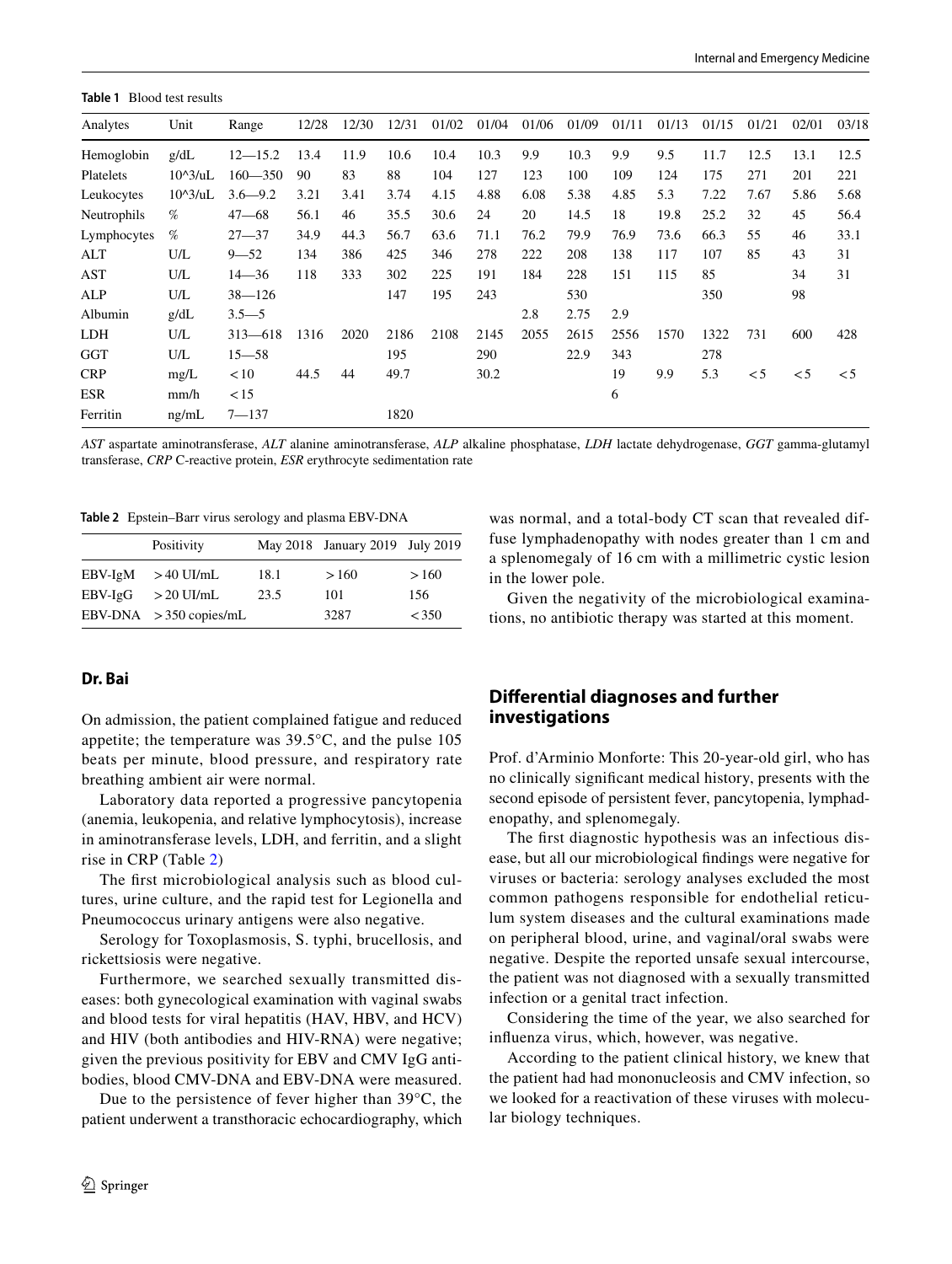Finally, we excluded "baggage malaria" given the recent travels around Europe and visceral leishmaniosis for the previous case in the patient's family [[1,](#page-4-0) [2\]](#page-5-0).

At the same time, we considered alterative non-infectious hypothesis that included autoimmune diseases, late-onset metabolic or storage diseases, and oncological or hematological diseases.

Dr. Podda: The clinical case was also suggestive of an autoimmune disease, like systemic lupus erythematous: the patient had 3 SLICC classification clinical criteria (serositis with pleural and pericardial efusions, leukopenia <4000/uL, and thrombocytopenia <100000/uL). Thus, we searched immunologic criteria but autoantibodies and the direct Coombs test were negative; furthermore, complement component C3 was found to be normal with increased C4 component.

Other autoimmune diseases were also considered, like adult-onset Still's disease and Rheumatoid Arthritis (RA) or one of its variants: as regards adult-onset Still's disease, we had several minor criteria (negativity for ANA and rheumatoid factor, increase in aminotransferases, splenomegaly, and enlarged lymph nodes), but just one major criterion (intermittent fever, higher than 39 °C for more than a week). RA and its variants were excluded because of the absence of arthritis symptoms and the negativity of antibodies anticyclic citrullinated peptide [[3\]](#page-5-1).

We also tested for the anti-streptolysin, anti-neutrophil antibodies, and agglutinins, but laboratory tests were inconclusive. Furthermore, paroxysmal nocturnal hemoglobinuria has been excluded.

Patients with metabolic or storage diseases may present with fndings similar to those seen in this patient, but age of onset and absence of key symptoms rendered this diagnosis unlikely.

#### **Dr. Ferrari**

It was appropriate that the patient's physicians were concerned about the possibility of an onco-hematological disease.

Clinical presentation with fever and profuse sweating, CT scan images with the evidence of splenomegaly and lymphadenopathy on both sides of the diaphragm, and laboratory fndings with anemia, leukopenia, and thrombocytopenia associated with high levels of ferritin (1820 ng/mL) and a progressive increase of LDH (greater than 2000 U/L) could be consistent with a hematological disease, such as Hodgkin or non-Hodgkin lymphoma, or leukemia.

Moreover, fever could also have a paraneoplastic origin, due to the release of cytokines from a solid cancer, such as renal adenocarcinoma or hepatocellular carcinoma; however, total-body CT scan did not show densitometric alterations compatible with a solid cancer.

Based on these premises, considering the young age of the patient, we recommended positron emission tomography (PET) and the collection of histological samples to establish the diagnosis.

#### **Prof. Marchetti**

PET images showed focal fuorodeoxyglucose hyperaccumulation in the splenic tissue (maximum SUV 4.9) and in several lymph nodes (latero-cervical, parapharyngeal, axillary, and abdominal lymph nodes). The highest radiotracer accumulation was in nasopharynx (maximum SUV 9.2). The Nuclear Radiologist specialist concluded that these fndings were probably compatible with a lymphoproliferative disease, but infammatory or infectious illnesses could not be excluded.

Considering the radiotracer distribution, after collegial discussion, we decided to perform a nasopharynx and laterocervical lymph-node biopsy.

## **Dr. Caberlon**

The bone marrow examination was assessed to obtain a sample of bone marrow blood for culture examination considering the persistence of fever and the progressive pancytopenia of the patient. The peripheral blood smear had excluded abnormalities in the blood cells. A bone marrow examination was thus performed for microbiological as well as histological purposes. Leishmaniosis and other intracellular pathogens were excluded and the histological examination showed dyspoiesis of all cellular lines.

## **Chronic active Epstein–Barr Virus infection**

#### **Dr. Castoldi and Dr. Bai**

Meanwhile, the fever persisted (two peaks around 40°C each day), with poor response to Acetaminophen. CBC test showed a worsening of pancytopenia: a reduction in hemoglobin (9.7 g/dL) and platelet count (lowest level reached 76000/uL) were observed in association with lymphocytosis (up to 71.1 %); other laboratory tests showed persistently abnormally elevated liver-function tests (AST/ALT ratio 302/425 U/L) and LDH (up to 2145 U/L). Therefore, on 4 January, therapy with indomethacin was started leading to a better control of fever.

After the introduction of indomethacin therapy, a slight improvement in the clinical condition of the patient was observed. At this moment, the positive result of plasma EBV-DNA was communicated (3287 copies/ml, normal value <350 copies/mL). We decided to repeat EBV serology and we found that the patient presented a higher title of IgG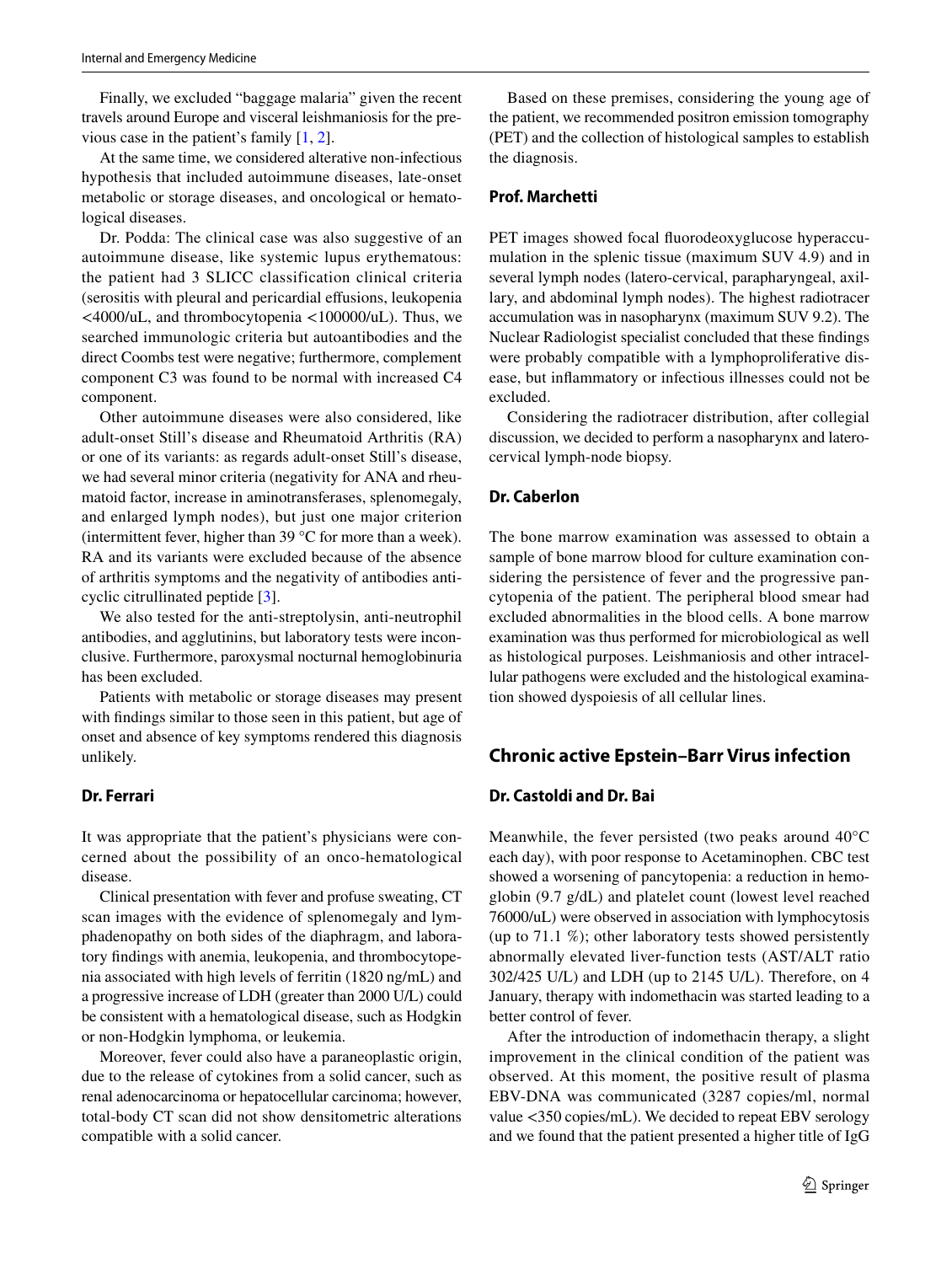antibodies compared to the previous analysis of May 2018, but also a positive title of EBV-IgM antibodies (that were negative in May 2018) (Table [2](#page-1-1)). We discussed the results with the oncologist, the hematologist, and the pathologist to carry out the diferential diagnosis taking into consideration EBV-related lymphoproliferative diseases (Burkitt's lymphoma, EBV-positive Hodgkin lymphoma, low-grade B-cell lymphoma, nasopharyngeal carcinoma, NK/T lymphoma, X-linked lymphoproliferative disorders, chronic active EBV), EBV-related autoimmune diseases, and adult hemophagocytic syndrome (hemophagocytic lymphohistiocytosis) [\[4](#page-5-2)].

## **Dr. Ferrari**

Considering clinical presentation, the PET results, and EBV viremia, the hypothesis of EBV-related neoplasia became more consistent.

EBV is found in all cases of endemic Burkitt's lymphoma, but also in some sporadic cases. This lymphoma produces B symptoms, which were present in our patient, and, sometimes, involves the jaw or ileocecal region with a Bulky mass.

Hodgkin's lymphoma is also related to EBV infection, particularly the classical form, subtype mixed-cellularity. Our patient had many typical symptoms of this cancer, like fever, sweats, lymphadenopathy, and hepatosplenomegaly.

Our clinical case was also compatible with nasopharyngeal carcinoma, a solid cancer related to EBV and food consumption. Taking into consideration the PET results, we performed a rhino-pharyngeal biopsy to establish this diagnosis, even if this type of cancer shows a high prevalence in East Asia, and Central and South America and is a rare disease in Europe. [[5\]](#page-5-3)

## **Dr. Podda**

Our patient could also be afected by hemophagocytic syndrome, an immune disorder caused by a dysfunctional natural killer and cytotoxic T-cell response, which is characterized by fever, pancytopenia, hepatosplenomegaly, and activated macrophage infltration in hematopoietic organs [\[6](#page-5-4)]. This syndrome is more frequent in females (ratio male/ female 1:7) and viral infections are the most common trigger, with EBV accounting for almost half of the cases. According to the diagnostic guidelines proposed by the HLH-2004 trial, a molecular diagnosis consistent with the hemophagocytic syndrome or fve criteria could allow the diagnosis; our patient presented four criteria (fever, splenomegaly, pancytopenia, and increased ferritin levels). Even if there is no consensus regarding the optimal treatment for this syndrome, glucocorticoids, ciclosporin,

intravenous immunoglobulin therapy, and etoposide have been used in some cases with improved survival.

#### **Dr. Moro**

The latero-cervical lymph-node biopsy showed a morphology characterized by hyperplastic germinal centers into the cortex and an immunophenotype compatible with reactive lymphadenitis.

The nasopharynx biopsy showed adenoid tissue with maintained architecture, hyperplastic lymphoid follicles, and a blastic population. This was composed of mononuclear cells, scattered or clustered in microaggregates, with central nucleolus, predominantly immunoblastic morphology and immunophenotype CD15 -, CD3 -/+, CD30  $+/-$ , PAX5  $+/-$ , CD45  $+$ , and MUM[1](#page-3-0)  $+$  (Fig. 1). A large amount of these cells was EBV/EBER-positive (Fig. [1](#page-3-0)). We also observed that immunoglobulin heavy chains had a polyclonal rearrangement pattern.

These findings were thus not suggestive of a lymphoproliferative disorder, but they seemed to be reactive to an infectious trigger.

As regards the diagnostic hypothesis of hemophagocytic syndrome, the key marker is the phagocytosis of hematopoietic cells by activated macrophages and the bone marrow is the main anatomical site to investigate the presence of this syndrome; 84% of patients diagnosed with this syndrome showed a positive bone marrow aspirate. However, our patient displayed hemophagocytosis neither in bone marrow nor in the lymph-node biopsy.

<span id="page-3-0"></span>

**Fig. 1** Biopsy of the nasopharynx. The biopsy of the nasopharynx mucosa displayed the maintained architecture with cortical expansion and hyperplastic follicles, associated with a blastic population of large cells, scattered or in sheets, with prominent nucleoli, consistent with immunoblasts.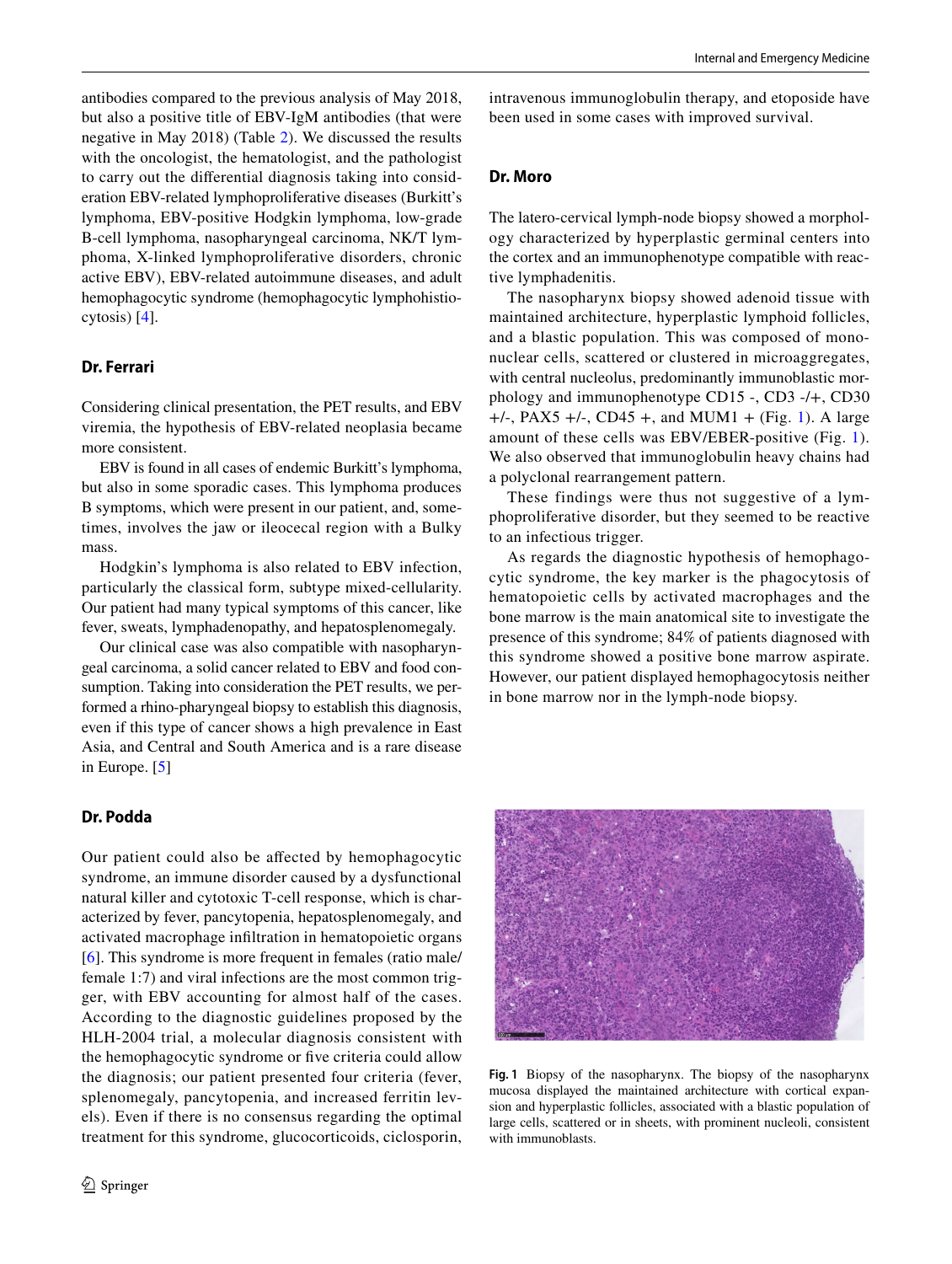#### **Prof. Marchetti**

Excluding the most common EBV-related diseases, we established the diagnosis of chronic active Epstein–Barr virus disease (CAEBV), a rare disorder due to the inability of the immune system to control this pathogen. [[7](#page-5-5)] CAEBV is characterized by persistent or recurrent mononucleosislike symptoms with elevated EBV antibodies, presence of EBV-DNA, or of EBV-positive lymphocytes in histological fndings; diagnosis also requires the absence of other EBV-related diseases that nevertheless can occur over time. [\[8](#page-5-6)–[10\]](#page-5-7)

Many etiopathogenetic hypotheses have been made for CAEBV, like a particularly virulent strain of EBV, a deficit in the production of EBV-related CTLs, a clonal expansion of CAEBV-lymphocytes, or a genetic predisposition, but this disease has probably a multifactorial pathogenesis. [[11,](#page-5-8) [12\]](#page-5-9)

Depending on disease severity, diferent therapeutic strategies have been described, but none of them can obtain a lasting resolution of the disease; only hematopoietic stem cell transplantation (HSTC) has been resolutive in the most severe cases. [[13–](#page-5-10)[16\]](#page-5-11)

#### **Conclusions**

#### **Dr. Bai**

Indomethacin therapy had reduced, but not resolved the febrile episodes; thus, on 9 January, we started high-dose glucocorticoid therapy for CAEBV (1 mg/Kg of prednisone). The patient's conditions got progressively better, fever and fatigue disappeared, and laboratory data improved; after 8 days of treatment, the patient was discharged and followed up at our outpatients' services. Her latest laboratory tests showed normalization of CBC and CRP with a reduction in liver-function tests and LDH (Table [1\)](#page-1-0).

Plasma EBV-DNA was negative (<350 copies/mL) after 3 months. Steroid therapy was gradually tapered until its discontinuation in 3 week time.

A lymph-node and abdomen ultrasound showed a reduction of the latero-cervical lymph nodes to less than 1 cm and of splenomegaly to less than 14 cm after 5 months.

Finally, we planned for our patient a close follow-up because of the possibility of disease recurrence or progression; no disease recurrence has occurred so far and the patient is currently asymptomatic.

## **Prof. d'Arminio Monforte**

CAEBV is a chronic multisystem disease, probably caused by a poor control over viral infections, with persistent or recurrent mononucleosis symptoms that can be particularly severe and that can last months or years. Several aspects of this disease are still unknown: the presence of a genetic predisposition or of

an underling immune defciency, the possibility of progression toward autoimmune diseases, hemophagocytic syndrome or lymphoproliferative diseases, and the optimal treatment [[17\]](#page-5-12). Most cases of CAEBV are reported in Japan, Korea, and Taiwan, while the prevalence is lower in Latin America and rare in Western and African populations; children and adolescents are the most afected; in adults, the disease is rare, but the clinical progression could be more rapid and aggressive. The late onset, after 8 years of age, and liver impairment are the main risk factors for mortality [[18\]](#page-5-13).

In this clinical case, the patient had a primary EBV infection in pediatric age and two episodes of reactivation; the frst had a spontaneous resolution, but was followed by an early recurrence with a more severe presentation that needed glucocorticoid therapy.

The patient had a complete recovery and suppression of peripheral EBV replication; a longer follow-up will allow us to early diagnose possible viral reactivations. The putative risk factors for EBV reactivation and which therapeutic strategies are necessary to prevent recurrences still need to be understood.

**Acknowledgements** We are grateful to the patient and her family for her kind participation in the study. We would like to acknowledge all the staff of the Clinic of Infectious Diseases, Department of Health Sciences, San Paolo Hospital, ASST Santi Paolo e Carlo, Milan, Italy, and all the staff of Internal Medicine, Oncology and Pathology, San Paolo Hospital, ASST Santi Paolo e Carlo, Milan, Italy for their precious help in the study. All the authors have read and approved the fnal text.

**Funding** Not applicable.

**Availability of data and materials** The authors are responsible for the data described in the manuscript. Full availability of the study material is ensured on request.

#### **Compliance with ethical standards**

**Conflict of interest** The authors declare no confict of interest or competing interests.

**Ethical approval** We guaranteed anonymity to our patient.

**Statement of human and animal rights** All procedures performed in studies involving human participants were in accordance with the ethical standards of the institutional and/or national research committee and with the 1964 Helsinki declaration and its later amendments or comparable ethical standards. This article does not contain any studies with animals performed by any of the authors.

**Informed consent** The patient provided informed consent.

#### **References**

<span id="page-4-0"></span>1. Velasco E, Gomez-Barroso D, Varela C, Diaz O, Cano R (2017) Non-imported malaria in non-endemic countries: a review of